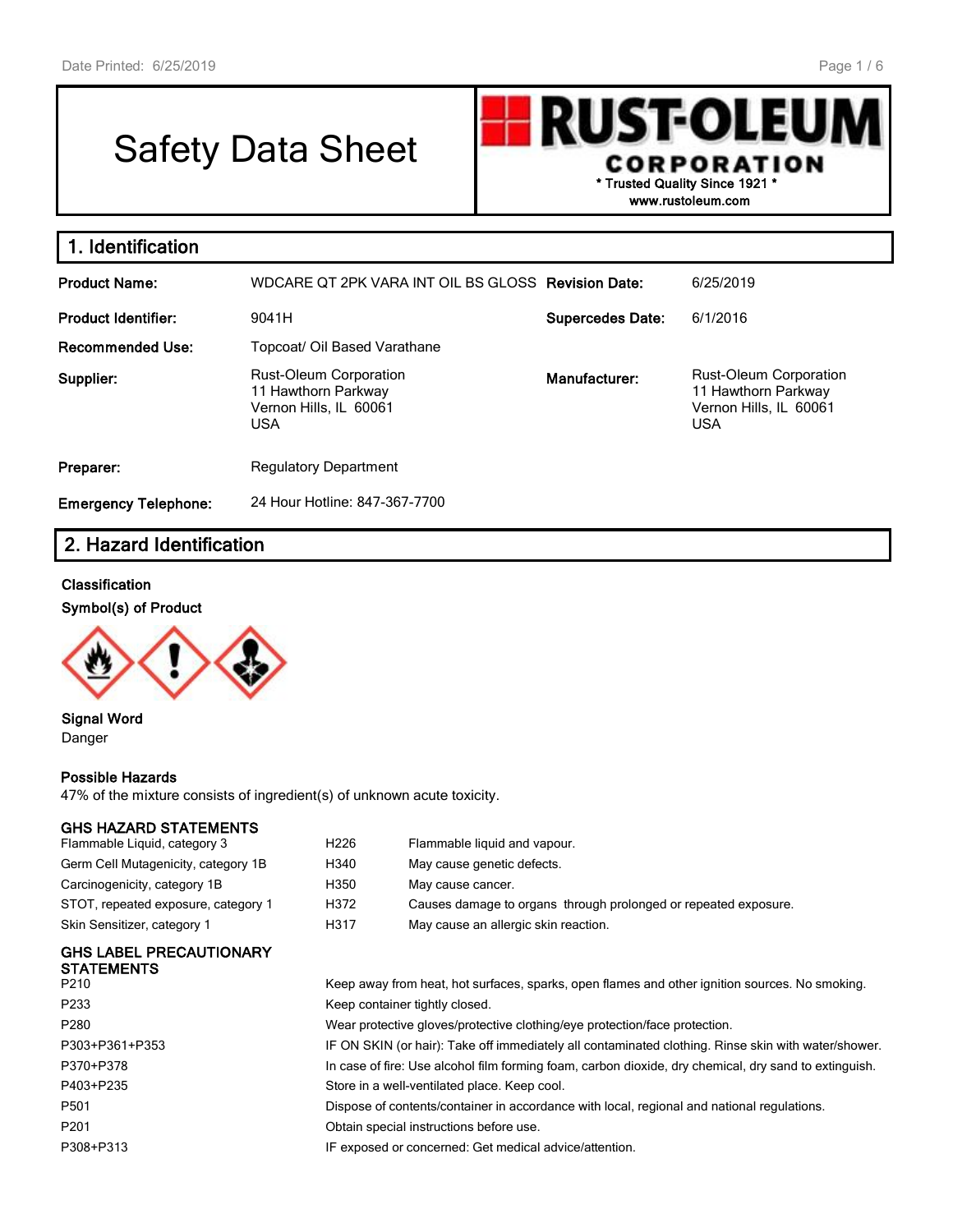Date Printed: 6/25/2019

| P405                                    | Store locked up.                                                       |
|-----------------------------------------|------------------------------------------------------------------------|
| P <sub>260</sub>                        | Do not breathe dust/fume/gas/mist/vapors/spray.                        |
| P <sub>264</sub>                        | Wash hands thoroughly after handling.                                  |
| P314                                    | Get medical advice/attention if you feel unwell.                       |
| P272                                    | Contaminated work clothing should not be allowed out of the workplace. |
| P302+P352                               | IF ON SKIN: Wash with plenty of soap and water.                        |
| P333+P313                               | If skin irritation or rash occurs: Get medical advice/attention.       |
| P321                                    | For specific treatment see label                                       |
| <b>GHS SDS PRECAUTIONARY STATEMENTS</b> |                                                                        |
| P240                                    | Ground/bond container and receiving equipment.                         |
| P241                                    | Use explosion-proof electrical/ventilating/lighting/equipment.         |
| P242                                    | Use only non-sparking tools.                                           |
| P243                                    | Take precautionary measures against static discharge.                  |
| P270                                    | Do not eat, drink or smoke when using this product.                    |
| P363                                    | Wash contaminated clothing before reuse.                               |

# **3. Composition / Information On Ingredients**

#### **HAZARDOUS SUBSTANCES**

| <b>Chemical Name</b>                   | CAS-No.        | <u>Wt.%</u><br>Range | <b>GHS Symbols</b>    | <b>GHS Statements</b> |
|----------------------------------------|----------------|----------------------|-----------------------|-----------------------|
| <b>Mineral Spirits</b>                 | 64742-88-7     | 25-50                | GHS08                 | H304-372              |
| Naphtha, Petroleum, Hydrotreated Light | 64742-49-0     | $2.5 - 10$           | GHS08                 | H304-340-350          |
| n-Nonane                               | 111-84-2       | $0.1 - 1.0$          | GHS07                 | H332                  |
| Solvent Naphtha, Light Aromatic        | 64742-95-6     | $0.1 - 1.0$          | GHS07-GHS08           | H304-332-340-350      |
| Methyl Ethyl Ketoxime                  | 96-29-7        | $0.1 - 1.0$          | GHS05-GHS06           | H302-312-317-318-331  |
| <b>Stoddard Solvent</b>                | 8052-41-3      | $0.1 - 1.0$          | GHS08                 | H304-372              |
| Ethylbenzene                           | $100 - 41 - 4$ | $0.1 - 1.0$          | GHS02-GHS07-<br>GHS08 | H225-304-332-351-373  |
| Cobalt 2-Ethylhexanoate                | 136-52-7       | $0.1 - 1.0$          | Not Available         | Not Available         |

#### **4. First-Aid Measures**

**FIRST AID - EYE CONTACT:** Immediately flush eyes with plenty of water for at least 15 minutes holding eyelids open. Get medical attention. Do NOT allow rubbing of eyes or keeping eyes closed.

**FIRST AID - SKIN CONTACT:** Wash skin with soap and water. Remove contaminated clothing. Get medical attention if irritation develops or persists.

**FIRST AID - INHALATION:** Remove to fresh air. If not breathing, give artificial respiration. If breathing is difficult, give oxygen. Get immediate medical attention. Do NOT use mouth-to-mouth resuscitation. If you experience difficulty in breathing, leave the area to obtain fresh air. If continued difficulty is experienced, get medical assistance immediately.

**FIRST AID - INGESTION:** Aspiration hazard: Do not induce vomiting or give anything by mouth because this material can enter the lungs and cause severe lung damage. Get immediate medical attention. If swallowed, get medical attention.

# **5. Fire-Fighting Measures**

**EXTINGUISHING MEDIA:** Alcohol Film Forming Foam, Carbon Dioxide, Dry Chemical, Dry Sand, Water Fog

**UNUSUAL FIRE AND EXPLOSION HAZARDS:** Keep containers tightly closed. No unusual fire or explosion hazards noted. Closed containers may explode when exposed to extreme heat due to buildup of steam. Combustible liquid and vapor.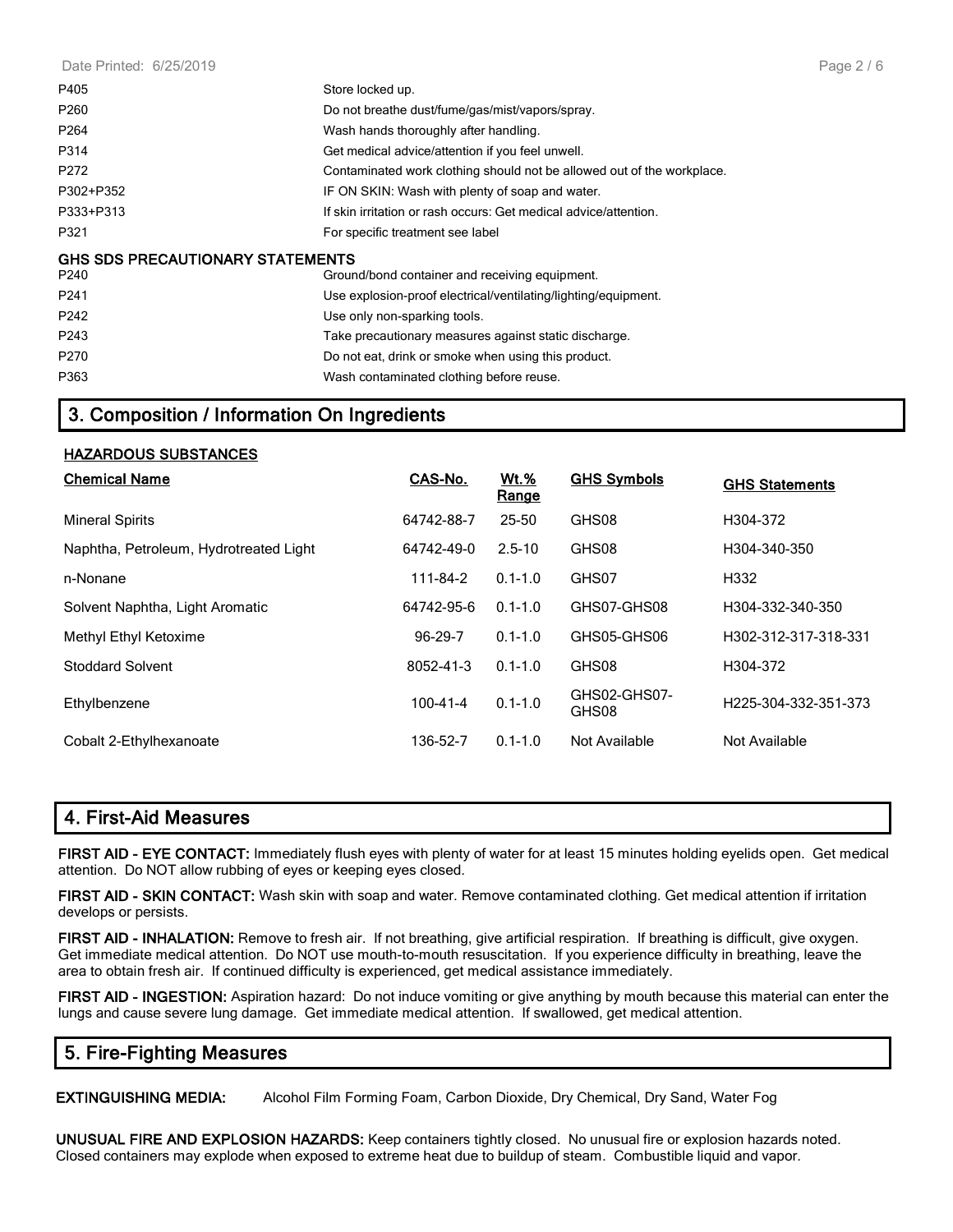**SPECIAL FIREFIGHTING PROCEDURES:** Water may be used to cool closed containers to prevent pressure buildup and possible autoignition or explosion. Evacuate area and fight fire from a safe distance. Use water spray to keep fire-exposed containers cool. Containers may explode when heated.

**Special Fire and Explosion Hazard (Combustible Dust):** No Information

## **6. Accidental Release Measures**

**STEPS TO BE TAKEN IF MATERIAL IS RELEASED OR SPILLED:** Contain spilled liquid with sand or earth. DO NOT use combustible materials such as sawdust. Dispose of according to local, state (provincial) and federal regulations. Do not incinerate closed containers. Remove all sources of ignition, ventilate area and remove with inert absorbent and non-sparking tools.

# **7. Handling and Storage**

**HANDLING:** Wash thoroughly after handling. Wash hands before eating. Follow all SDS and label precautions even after container is emptied because it may retain product residues. Avoid breathing fumes, vapors, or mist. Avoid contact with eyes. Remove contaminated clothing and launder before reuse. Use only with adequate ventilation. Avoid contact with eyes, skin and clothing. **STORAGE:** Keep containers tightly closed. Isolate from heat, electrical equipment, sparks and open flame. Keep away from heat, sparks, flame and sources of ignition. Keep container closed when not in use. Store in a dry, well ventilated place. Keep container tightly closed when not in use. Avoid excess heat.

**Advice on Safe Handling of Combustible Dust:** No Information

## **8. Exposure Controls / Personal Protection**

| <b>Chemical Name</b>                             | CAS-No.    | Weight %<br>Less Than | <b>ACGIH TLV-</b><br><b>TWA</b> | <b>ACGIH TLV-</b><br><b>STEL</b> | <b>OSHA PEL-TWA</b> | <b>OSHA PEL-</b><br><b>CEILING</b> |
|--------------------------------------------------|------------|-----------------------|---------------------------------|----------------------------------|---------------------|------------------------------------|
| <b>Mineral Spirits</b>                           | 64742-88-7 | 40.0                  | N.E.                            | N.E.                             | N.E.                | N.E.                               |
| Naphtha, Petroleum,<br><b>Hydrotreated Light</b> | 64742-49-0 | 10.0                  | N.E.                            | N.E.                             | N.E.                | N.E.                               |
| n-Nonane                                         | 111-84-2   | 1.0                   | $200$ ppm                       | N.E.                             | N.E.                | N.E.                               |
| Solvent Naphtha, Light Aromatic                  | 64742-95-6 | 1.0                   | N.E.                            | N.E.                             | N.E.                | N.E.                               |
| Methyl Ethyl Ketoxime                            | 96-29-7    | 1.0                   | 10 ppm                          | N.E.                             | <b>N.E.</b>         | N.E.                               |
| <b>Stoddard Solvent</b>                          | 8052-41-3  | 1.0                   | $100$ ppm                       | N.E.                             | $500$ ppm           | N.E.                               |
| Ethylbenzene                                     | 100-41-4   | 1.0                   | 20 ppm                          | N.E.                             | $100$ ppm           | N.E.                               |
| Cobalt 2-Ethylhexanoate                          | 136-52-7   | 1.0                   | N.E.                            | N.E.                             | N.E.                | N.E.                               |

#### **PERSONAL PROTECTION**

**ENGINEERING CONTROLS:** Use process enclosures, local exhaust ventilation, or other engineering controls to control airborne levels below recommended exposure limits. Prevent build-up of vapors by opening all doors and windows to achieve crossventilation.

**RESPIRATORY PROTECTION:** A respiratory protection program that meets OSHA 1910.134 and ANSI Z88.2 requirements must be followed whenever workplace conditions warrant a respirator's use. A NIOSH/MSHA approved air purifying respirator with an organic vapor cartridge or canister may be permissible under certain circumstances where airborne concentrations are expected to exceed exposure limits.

Protection provided by air purifying respirators is limited. Use a positive pressure air supplied respirator if there is any potential for an uncontrolled release, exposure levels are not known, or in any other circumstances where air purifying respirators may not provide adequate protection.

**SKIN PROTECTION:** Use impervious gloves to prevent skin contact and absorption of this material through the skin. Nitrile or Neoprene gloves may afford adequate skin protection. Use gloves to prevent prolonged skin contact.

**EYE PROTECTION:** Use safety eyewear designed to protect against splash of liquids.

**OTHER PROTECTIVE EQUIPMENT:** Refer to safety supervisor or industrial hygienist for further information regarding personal protective equipment and its application. Refer to safety supervisor or industrial hygienist for further guidance regarding types of personal protective equipment and their applications.

**HYGIENIC PRACTICES:** Wash thoroughly with soap and water before eating, drinking or smoking. Remove contaminated clothing immediately and launder before reuse.

**Engineering Measures for Combustible Dust:** No Information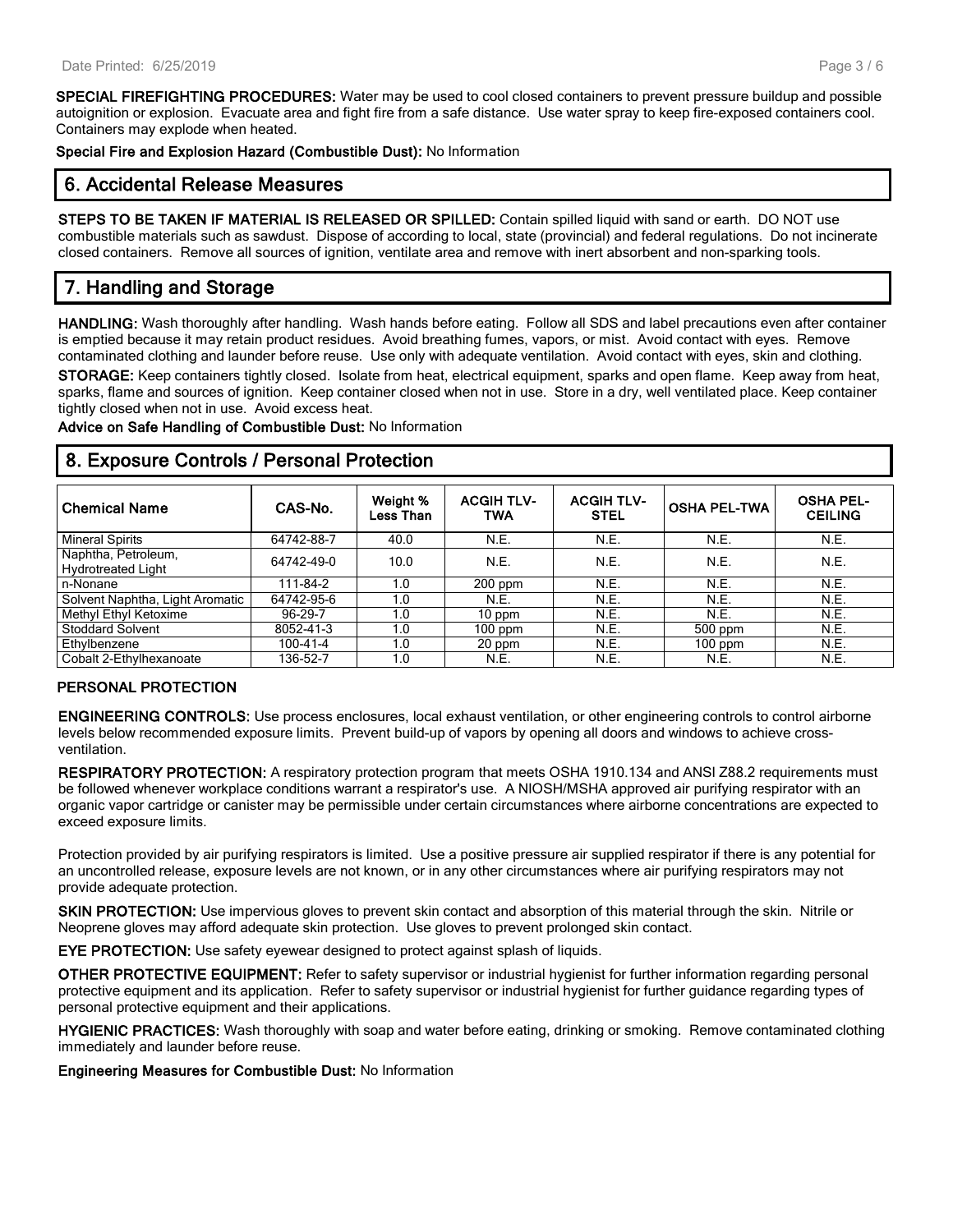# **9. Physical and Chemical Properties**

| Appearance:                 | Liguid                     | <b>Physical State:</b>           | Liguid      |
|-----------------------------|----------------------------|----------------------------------|-------------|
| Odor:                       | Solvent Like               | <b>Odor Threshold:</b>           | N.E.        |
| <b>Specific Gravity:</b>    | 0.896                      | pH:                              | N.A.        |
| Freeze Point, °C:           | N.D.                       | <b>Viscosity:</b>                | N.D.        |
| <b>Solubility in Water:</b> | None                       | <b>Partition Coefficient, n-</b> | N.D.        |
| Decompostion Temp., °C:     | N.D.                       | octanol/water:                   |             |
| Boiling Range, °C:          | 136 - 537                  | <b>Explosive Limits, vol%:</b>   | $1.0 - 7.0$ |
| <b>Flammability:</b>        | <b>Supports Combustion</b> | Flash Point, °C:                 | 45          |
| <b>Evaporation Rate:</b>    | Slower than Ether          | Auto-ignition Temp., °C:         | N.D.        |
| <b>Vapor Density:</b>       | Heavier than Air           | <b>Vapor Pressure:</b>           | N.D.        |

(See "Other information" Section for abbreviation legend)

# **10. Stability and Reactivity**

**CONDITIONS TO AVOID:** Avoid all possible sources of ignition.

**INCOMPATIBILITY:** Incompatible with strong oxidizing agents, strong acids and strong alkalies.

**HAZARDOUS DECOMPOSITION:** By open flame, carbon monoxide and carbon dioxide. When heated to decomposition, it emits acrid smoke and irritating fumes. Contains solvents which may form carbon monoxide, carbon dioxide, and formaldehyde.

**HAZARDOUS POLYMERIZATION:** Will not occur under normal conditions.

**STABILITY:** This product is stable under normal storage conditions.

## **11. Toxicological Information**

**EFFECTS OF OVEREXPOSURE - EYE CONTACT:** Causes eye irritation. Substance causes moderate eye irritation.

**EFFECTS OF OVEREXPOSURE - SKIN CONTACT:** May cause skin irritation. Substance may cause slight skin irritation.

**EFFECTS OF OVEREXPOSURE - INHALATION:** Harmful if inhaled. May cause headaches and dizziness. High vapor concentrations are irritating to the eyes, nose, throat and lungs. High gas, vapor, mist or dust concentrations may be harmful if inhaled. Avoid breathing fumes, spray, vapors, or mist. Prolonged or excessive inhalation may cause respiratory tract irritation.

**EFFECTS OF OVEREXPOSURE - INGESTION:** Aspiration hazard if swallowed; can enter lungs and cause damage. Irritating to the nose, throat and respiratory tract. Harmful if swallowed.

**EFFECTS OF OVEREXPOSURE - CHRONIC HAZARDS:** IARC lists Ethylbenzene as a possible human carcinogen (group 2B). Reports have associated repeated and prolonged occupational overexposure to solvents with permanent brain and nervous system damage. May cause genetic defects.

**PRIMARY ROUTE(S) OF ENTRY:** Eye Contact, Ingestion, Inhalation, Skin Absorption, Skin Contact

#### **ACUTE TOXICITY VALUES**

#### **The acute effects of this product have not been tested. Data on individual components are tabulated below:**

| CAS-No.    | <b>Chemical Name</b>                   | Oral LD50        | Dermal LD50        | Vapor LC50     |
|------------|----------------------------------------|------------------|--------------------|----------------|
| 64742-88-7 | <b>Mineral Spirits</b>                 | >19789 mg/kg Rat | >3000 mg/kg Rabbit | 4951 mg/L Rat  |
| 64742-49-0 | Naphtha, Petroleum, Hydrotreated Light | >5000 mg/kg Rat  | >3160 mg/kg Rabbit | >4951 mg/L Rat |
| 64742-95-6 | Solvent Naphtha, Light Aromatic        | 8400 mg/kg Rat   | >2000 mg/kg Rabbit | N.E.           |
| 96-29-7    | Methyl Ethyl Ketoxime                  | 930 mg/kg Rat    | 1100 mg/kg Rabbit  | >4.83 mg/L Rat |
| 100-41-4   | Ethylbenzene                           | 3500 mg/kg Rat   | 15400 mg/kg Rabbit | 17.4 mg/L Rat  |
| 136-52-7   | Cobalt 2-Ethylhexanoate                | N.E.             | >5000 mg/kg Rabbit | N.E.           |

N.E. - Not Established

# **12. Ecological Information**

**ECOLOGICAL INFORMATION:** Product is a mixture of listed components. Product is a mixture of listed components.

#### **13. Disposal Information**

**DISPOSAL INFORMATION:** Dispose of material in accordance to local, state, and federal regulations and ordinances. Do not incinerate closed containers.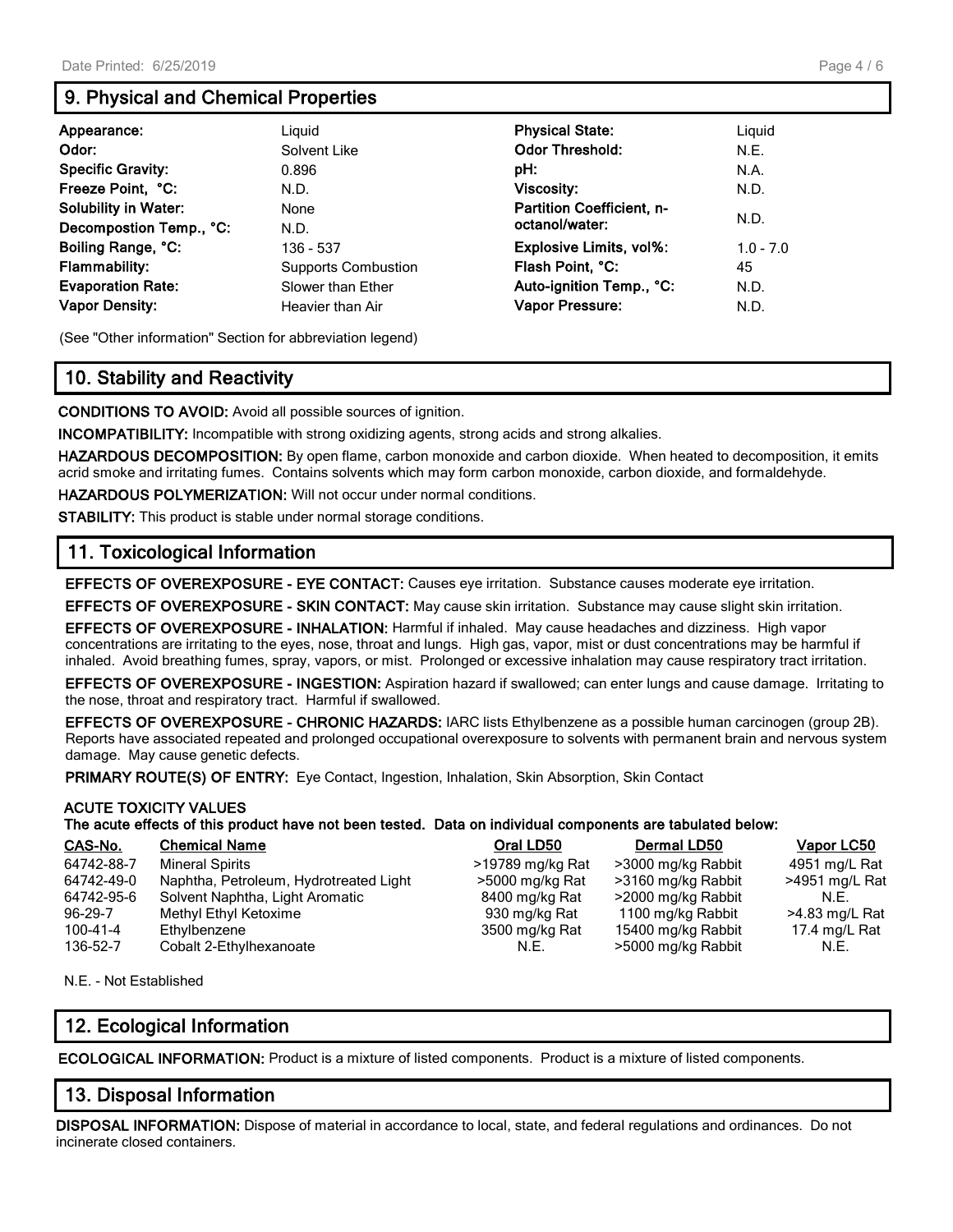# **14. Transport Information**

|                              | Domestic (USDOT) | <b>International (IMDG)</b>  | Air (IATA)                   | <b>TDG</b> (Canada) |
|------------------------------|------------------|------------------------------|------------------------------|---------------------|
| <b>UN Number:</b>            | N.A.             | 1263                         | 1263                         | N.A.                |
| <b>Proper Shipping Name:</b> | Not Regulated    | <b>Paint Related Product</b> | <b>Paint Related Product</b> | Not Regulated       |
| <b>Hazard Class:</b>         | N.A.             | 3                            | 3                            | N.A.                |
| <b>Packing Group:</b>        | N.A.             | Ш                            | $\mathbf{III}$               | N.A.                |
| <b>Limited Quantity:</b>     | No               | Yes                          | Yes                          | No                  |

# **15. Regulatory Information**

#### **U.S. Federal Regulations:**

#### **CERCLA - SARA Hazard Category**

This product has been reviewed according to the EPA 'Hazard Categories' promulgated under Sections 311 and 312 of the Superfund Amendment and Reauthorization Act of 1986 (SARA Title III) and is considered, under applicable definitions, to meet the following categories:

Flammable (gases, aerosols, liquids, or solids), Carcinogenicity, Respiratory or Skin Sensitization, Specific target organ toxicity (single or repeated exposure), Germ cell mutagenicity

#### **Sara Section 313:**

This product contains the following substances subject to the reporting requirements of Section 313 of Title III of the Superfund Amendment and Reauthorization Act of 1986 and 40 CFR part 372:

| <b>Chemical Name</b>    | CAS-No.        |
|-------------------------|----------------|
| Ethylbenzene            | $100 - 41 - 4$ |
| Cobalt 2-Ethylhexanoate | 136-52-7       |

#### **Toxic Substances Control Act:**

This product contains the following chemical substances subject to the reporting requirements of TSCA 12(b) if exported from the United States:

| <b>Chemical Name</b> | <b>CAS-No.</b> |
|----------------------|----------------|
| n-Nonane             | 111-84-2       |

# **U.S. State Regulations:**

#### **California Proposition 65:**

**WARNING:** Cancer and Reproductive Harm - www.P65Warnings.ca.gov.